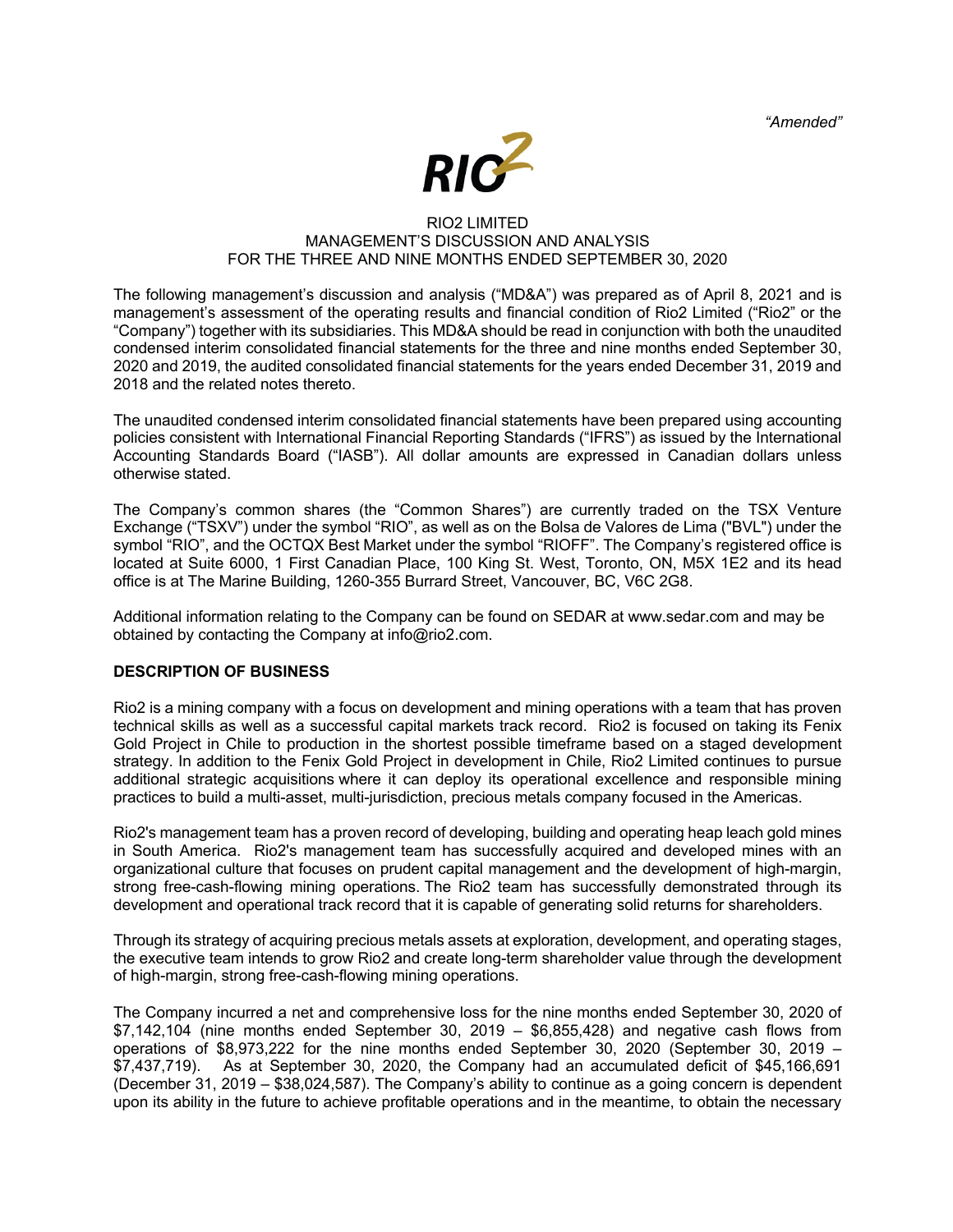financing to repay its liabilities when they become due. External financing will be sought to finance the operations of the Company and enable the Company to continue its efforts towards the exploration and development of its mineral properties. This condition, along with other matters set forth in the financial statements, indicates the existence of a material uncertainty that may cast significant doubt about the Company's ability to continue as a going concern. The financial statements do not include adjustments to the amounts and classification of assets and liabilities that might be necessary should the Company be unable to continue as a going concern.

On March 18, 2020 Rio2 provided an update on Covid-19. The Company advised that all of its personnel were working from home and continuing to manage the affairs of Rio2 via the Company's virtual business platform. The Company will continue to monitor events closely and follow guidance from local, provincial and governmental health authorities in Canada, Peru and Chile, to ensure Rio2's business practises are aligned with the latest recommendations.

On April 15, 2020, Rio2 announced that it had completed the strategic acquisition of Compañía Minera Paso San Francisco S.A. ("MPSF"). MPSF owns strategic mining infrastructure and facilities located adjacent to Rio2's Fenix Gold Project in Chile. MPSF was acquired by Rio2 for USD \$1.5 million from Inversiones Alxar S.A. ("Alxar"), a subsidiary of Empresas Copec S.A., a large Chilean industrial conglomerate.

The existing MPSF processing plant was established in the early 1990s by a previous owner to process gold and silver ore from the nearby Can-Can, Arqueros and Caique mines. Processing of ore from those mines ceased in 2005 and between 2008 and 2013, the plant reprocessed the tailings produced from previous ore processing at the production rate of 800 tonnes per day. In 2013, MPSF acquired the processing plant and associated infrastructure which have remained inactive since then. The acquisition of MPSF brings several strategic benefits to Rio2 and its optimization plans for the development of its nearby Fenix Gold Project, currently guided to commence construction in Q4 2021. Subsequent to its acquisition of MPSF, the name of MPSF to was changed to Lince S.A. ("Lince").

On April 20, 2020, Rio2 announced that it submitted its Environmental Impact Assessment ("EIA") for the construction and operation of its Fenix Gold Project to the Chilean Environmental Impact Assessment System. The objectives of the EIA are to identify, prevent, minimize, correct and mitigate any potential impacts to the environment or the social framework of the Fenix Gold Project.

The EIA presented to the Environmental Assessment Service, Atacama Region was prepared by Minería y Medio Ambiente Limitada ("MyMA"), the Company's highly experienced environmental and permitting consultants, in conjunction with senior members of the Rio2 and Fenix Gold team. Work on the EIA commenced in November 2018 with the preparation of an Environmental Baseline Study which included the documentation of flora, fauna, climate, air quality, archeological sites, hydrogeology, soil usage, geology, geomorphology, hydrogeology, geochemistry, water quality, paleontology, landscape, noise and vibrations along with a socio-demographic survey and ecosystem characterization during the various seasons of the year. The Environmental Baseline Study was completed in January 2020.

The EIA has been prepared to support the project outline of the Fenix Gold Project as defined in the Pre-Feasibility Study with an effective date of August 15, 2019. Approval of the EIA is anticipated for Q2 2021.

On April 30, 2020 Rio2 announced that it had retained BUYINS.NET, http://www.buyins.net, a leading provider of Regulation SHO compliance monitoring, short sale trading statistics and market integrity surveillance.

On May 19, 2020, Rio2 announced that it made two key appointments to its Fenix Gold Project management team as the project progresses through the Environmental Impact Assessment review and approval process and prepares for construction, currently guided for Q4 2021. The appointees were Mr. Flavio Fuentes Olivares as Manager, Legal and Permitting and Mr. Edgardo Briones Landauro as Construction Manager.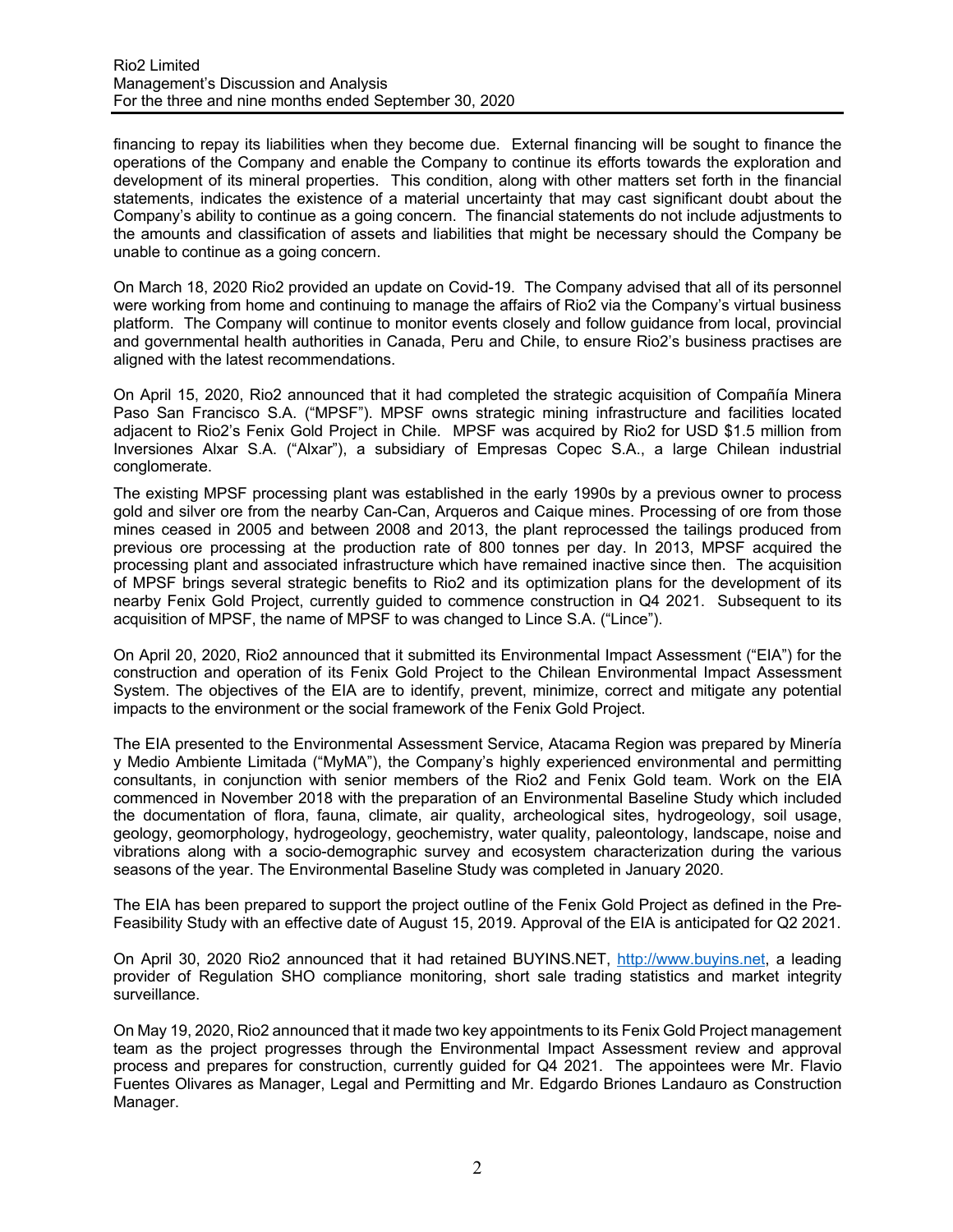On June 26, 2020, Rio2 announced the results of voting at its Annual and Special General Meeting of Shareholders held on Thursday, June 25, 2020. A total of 110,971,161 common shares were voted, representing 61.04% of 181,807,452 shares issued and outstanding as at the record date of the meeting. Shareholders voted in favor of all items put forward by the Board of Directors and management. All seven of the individuals nominated for the board of directors were elected. Shareholders also voted in favor of (i) reappointing Grant Thornton LLP as auditors of the Company for the ensuing year and authorizing directors to fix their remuneration; and (ii) approving and ratifying the 2018 Rio2 Stock Option Plan.

The Company also announced on June 26, 2020 that it granted 3,850,000 incentive stock options (the "Stock Options") to purchase Rio2 common shares to directors, officers, employees and consultants pursuant to Rio2's Stock Option Plan. These Stock Options have an expiry date of June 26, 2025 and will vest as to 1/3 thereof on each of the first, second and third anniversaries of grant. Each Stock Option entitles the holder to purchase one Rio2 common share at a price of \$0.65 for a period of five years from the date of grant.

On July 7, 2020, Rio2 announced that it has taken another key step towards the development of its Fenix Gold Project by selecting STRACON S.A. as the lead mining services contractor for the Fenix Gold Project. Both companies have executed an early contractor involvement agreement ("ECI Agreement") for early works associated with contract mining services. Under the ECI Agreement, the parties will work exclusively over the coming months to further optimize the mining and civil construction aspects of the Project and conclude contract documentation.

The scope of the mining services contract will include mining of ore at the rate of 7.3M tonnes per annum (20,000 tonnes per day), waste mining, drilling, blasting, hauling, supply of operating personnel and mining equipment, supervision and management, dust suppression and road maintenance. The scope also includes water transportation from Copiapó to the mine site and maintenance of the entire mobile fleet of equipment plus all pre-mining and civil construction activities including the construction of platforms, leach pad, ponds, access roads and waste material deposits.

The financial terms of the mining contract will utilize an alliancing-style commercial framework based on the mine plan, methodologies and productivity estimate assumptions contained in the Fenix Gold Project Pre-Feasibility Study with an effective date of August 15, 2019.

On July 7, 2020, Rio2 also announced that Andrew Cox, Senior Vice President Operations, was appointed Executive Vice President and Chief Operating Officer. Andrew's appointment is a positive and logical step as he has led the technical work for the Fenix Gold Project over the past 2 years from our technical office in Lima and will continue to leverage his extensive experience having built and operated the La Arena and Shahuindo mines in Peru.

On September 15, 2020, Rio2 and Six Wave Innovations Inc announced that they executed a non-binding Letter of Intent for the trialing of Sixth Wave's patented IXOS® purification polymer for Rio2's Fenix Gold Project. Under the terms of the LOI, Rio2 will send representative ore samples from its Fenix Gold Project to Sixth Wave for testing and analysis in its Salt Lake City facility. Sixth Wave will perform a combination of leaching and recovery tests using its IXOS® Mining Technology on these samples consistent with protocols for the expected heap leach mining activity planned for the Fenix Gold Project. Upon successful completion and positive results of the pilot program, the companies would then move to an implementation phase incorporating the IXOS® Mining Technology in the actual processing plant to be constructed at the Fenix Gold Project.

On September 28, 2020, Rio2 announced that it had taken another key step towards the development of its Fenix Gold Project by selecting the following lead contractors:

- Process plant / site infrastructure construction contractor HLC Ingeniería y Construcción ("HLC")
- Leach pad and civil design contractor Anddes Asociados S.A.C. ("ANDDES")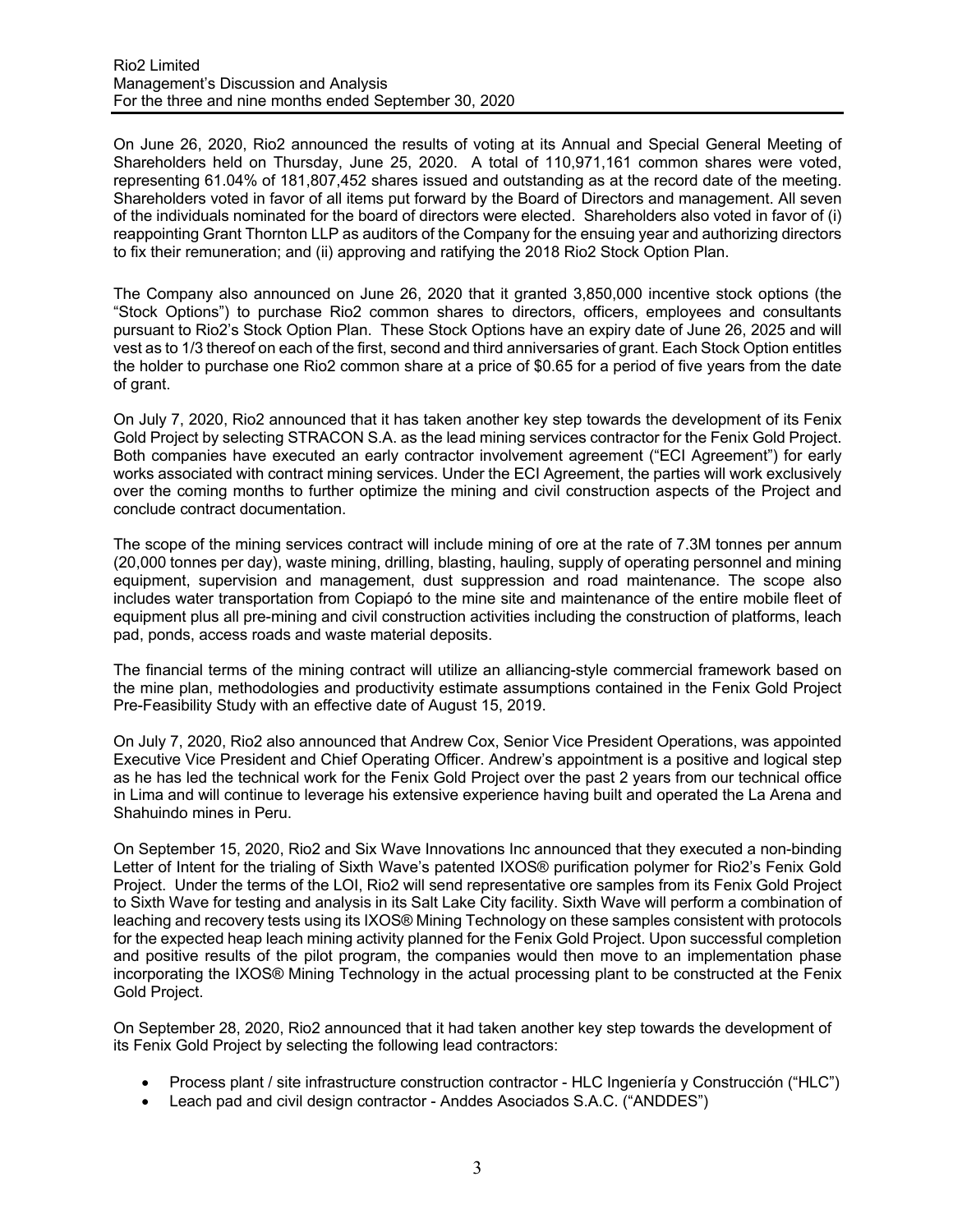• Civil earthmoving and construction contractor - STRACON S.A. ("STRACON")

Together with Rio2, the companies have executed an ECI Agreement for early works associated with the process plant / site infrastructure, leach pad and project civil design and construction. Prior to the signing of this ECI Agreement, the parties have been working exclusively over the past few months in close cooperation with Rio2 management to detail all project engineering items related to the construction of the Fenix Gold Mine. Detailed engineering activities for the construction of the Fenix Gold Mine are scheduled to be completed in December in preparation for project financing.

Rio2 is also pleased to report that the Fenix Gold Project has been recently included in a selected list of 220 multi-sector projects to be prioritized by the Office of Sustainable Project Management (GPS) - part of the Chilean Ministry of Economy. This governmental office helps prioritize development projects that are perceived as environmentally responsible and sustainable and also respectful of their surrounding communities.

On October 19, 2020, Rio2 announced that it has initiated a new Chile-wide exploration strategy. This effort is to expand the Company's footprint in Chile in addition to the current development of its Fenix Gold Project. Rio2's new exploration strategy is to explore for precious metals deposits that have the potential to develop into economic mining operations. This new initiative will leverage on Rio2's mine development platform in the country.

Rio2 recently acquired 33,356 hectares of prospective exploration ground to consolidate its presence in the Atacama Region. Rio2 also has seven exploration prospects which remain to be systematically explored, covering 11,200 hectares. These prospects are Anacorire, Piedra Parada, Amarello, Toro, Laguna, Roca and Santa Rosa. A systematic program of detailed geological mapping, geochemical rock/soil sampling and geophysics, will be initiated with the objective of defining drilling targets over the next 12 months. The Company is funded to undertake this 12-month program.

On October 21, 2020, Rio2 announced that it has taken another key step towards the development of its Fenix Gold Project by engaging Scotiabank to act as the Company's financial advisor in evaluating financing options to fund the development of the Fenix Gold Project.

On October 26, 2020, Rio2 announced that it has achieved another milestone towards the development of its Fenix Gold Project by being granted provisional easement rights to surface lands owned by the Government. The easement rights cover 843 hectares of land that are required for the construction and operation of the Fenix Gold Mine as defined in the Pre-Feasibility Study. This constitutes an important milestone for the Fenix Gold Project as it now has unencumbered access to the surface land for all its mine installations and infrastructure which is a key element of the permitting process for the construction and operation of the Project.

Current guidance for the timing of development of the Fenix Gold project is for pre-construction and lead equipment orders to commence in Q2, 2021 and first gold production is targeted for H2, 2022.

On December 31, 2020, Rio2 announced that it granted a total of 400,000 restricted share units to certain executive officers of the Company. The equity incentive awards have been granted pursuant to the Company's Share Incentive Plan and are subject to vesting provisions.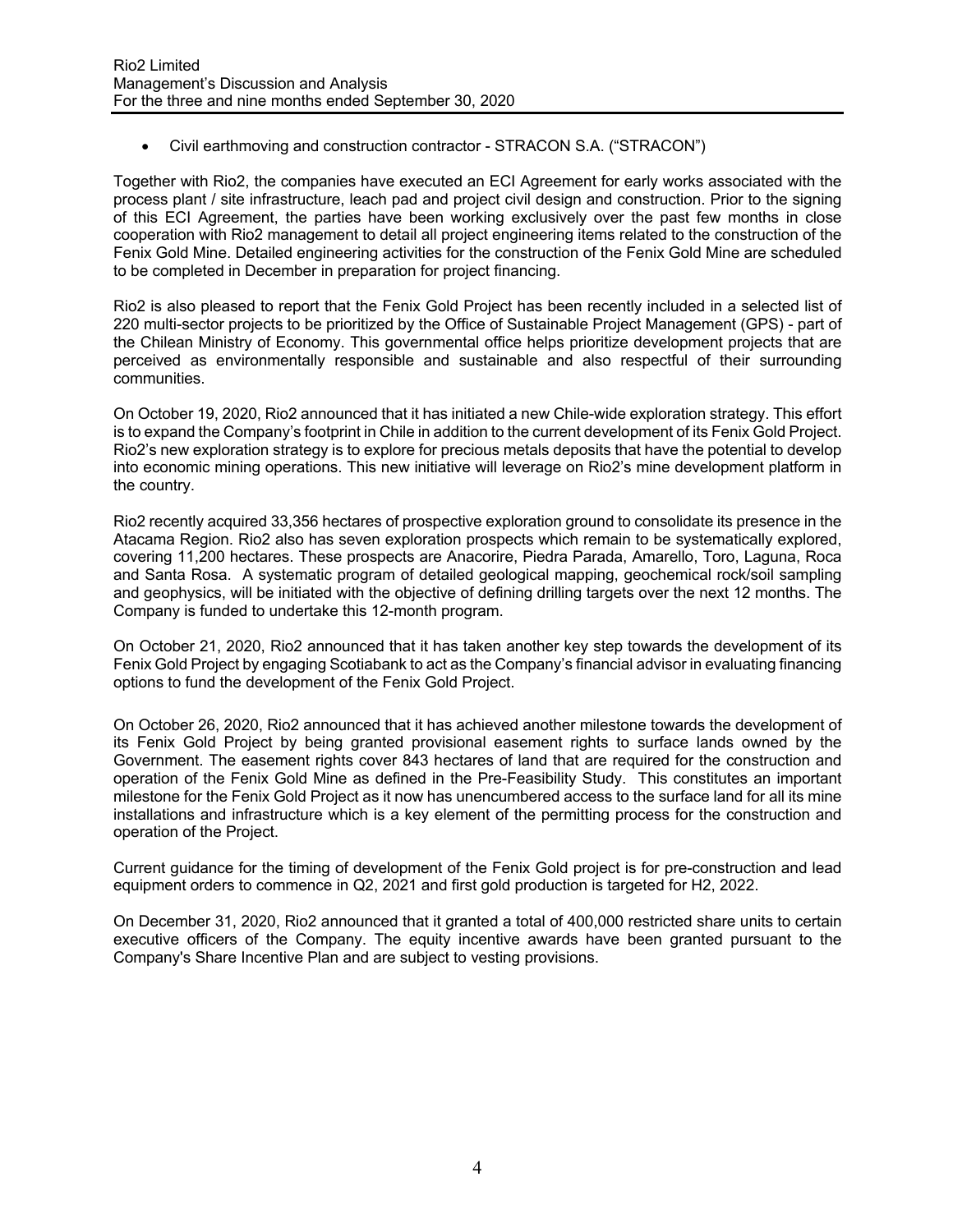# **REVIEW OF PROPERTIES**

## *Exploration and Evaluation Assets*

|                             | <b>Fenix Gold Project</b><br>Chile | <b>Anocarire Gold</b><br><b>Project Chile</b> |   | Total      |
|-----------------------------|------------------------------------|-----------------------------------------------|---|------------|
| Balance, December 31, 2018  | \$53.089.535                       | 6,250,166                                     | S | 59,339,701 |
| Additions                   | 5,375,095                          |                                               |   | 5.375.095  |
| Option income received      |                                    | (796,140)                                     |   | (796, 140) |
| Effect of exchange rate     |                                    | (266,366)                                     |   | (266,366)  |
| Balance, December 31, 2019  | \$58,464,630                       | 5,187,660                                     | S | 63,652,290 |
| Additions                   | 9,538,975                          |                                               |   | 9.538.975  |
| Effect of exchange rate     |                                    | 126.483                                       |   | 126,483    |
| Balance, September 30, 2020 | \$68,003,605                       | 5.314.143                                     |   | 73,317,748 |

### Fenix Gold Project (Chile)

On July 24, 2018, the Company acquired the Fenix Gold Project. Evaluation related costs were capitalized to the asset from the date of acquisition by Rio2. Additions to the Fenix Gold Project included drilling, technical consultant fees, equipment rentals, acquisition of Lince and the asset retirement obligation for Lince.

### Anocarire Project (Chile)

On July 24, 2018, the Company acquired the Anocarire Gold Project. Upon acquisition, the value of \$6,317,160 was assigned to Anocarire based on the \$4.8 million USD option payment that may be paid to Rio2 by Andex Minerals, a company controlled by a former director of Atacama Pacific. During the year ended December 31, 2018, a payment of \$200,000 USD was received. During the year ended December 31, 2019, a payment of \$600,000 USD was received. On June 19, 2020, the agreement was revised so that Andex Minerals may pay Rio2 \$5 million USD by December 31, 2020, as well as pay a 1.5% net smelter return for all mining products from the start of commercial production of the mining concession.

Payments under this agreement are being recorded as a reduction of the exploration and evaluation asset.

## **SUMMARY OF QUARTERLY RESULTS**

The following table sets out selected quarterly financial information and is derived from the financial statements prepared by the Company's management.

| Quarter Ended      | Revenue  | Net Loss  | Loss Per Share | <b>Total Assets</b> |
|--------------------|----------|-----------|----------------|---------------------|
| September 30, 2020 | \$<br>۰. | 2.390.078 | 0.01           | \$<br>94.557.256    |
| June 30, 2020      |          | 2,684,551 | 0.01           | 91.812.923          |
| March 31, 2020     |          | 2.067.471 | 0.01           | 89.863.306          |
| December 31, 2019  |          | 3.537.104 | 0.03           | 94.054.428          |
| September 30, 2019 |          | 2.380.910 | 0.02           | 93.841.016          |
| June 30, 2019      |          | 2,172,297 | 0.01           | 73,987,762          |
| March 31, 2019     |          | 2.302.221 | 0.01           | 76,771,755          |
| December 31, 2018  |          | 3,774,938 | 0.04           | 71,174,221          |

As the Company's projects are still in the exploration and evaluation stage, the Company continues to incur losses each quarter and the trend remains unchanged for the near future. Increased losses are likely to occur as the Company is now more actively evaluating potential opportunities.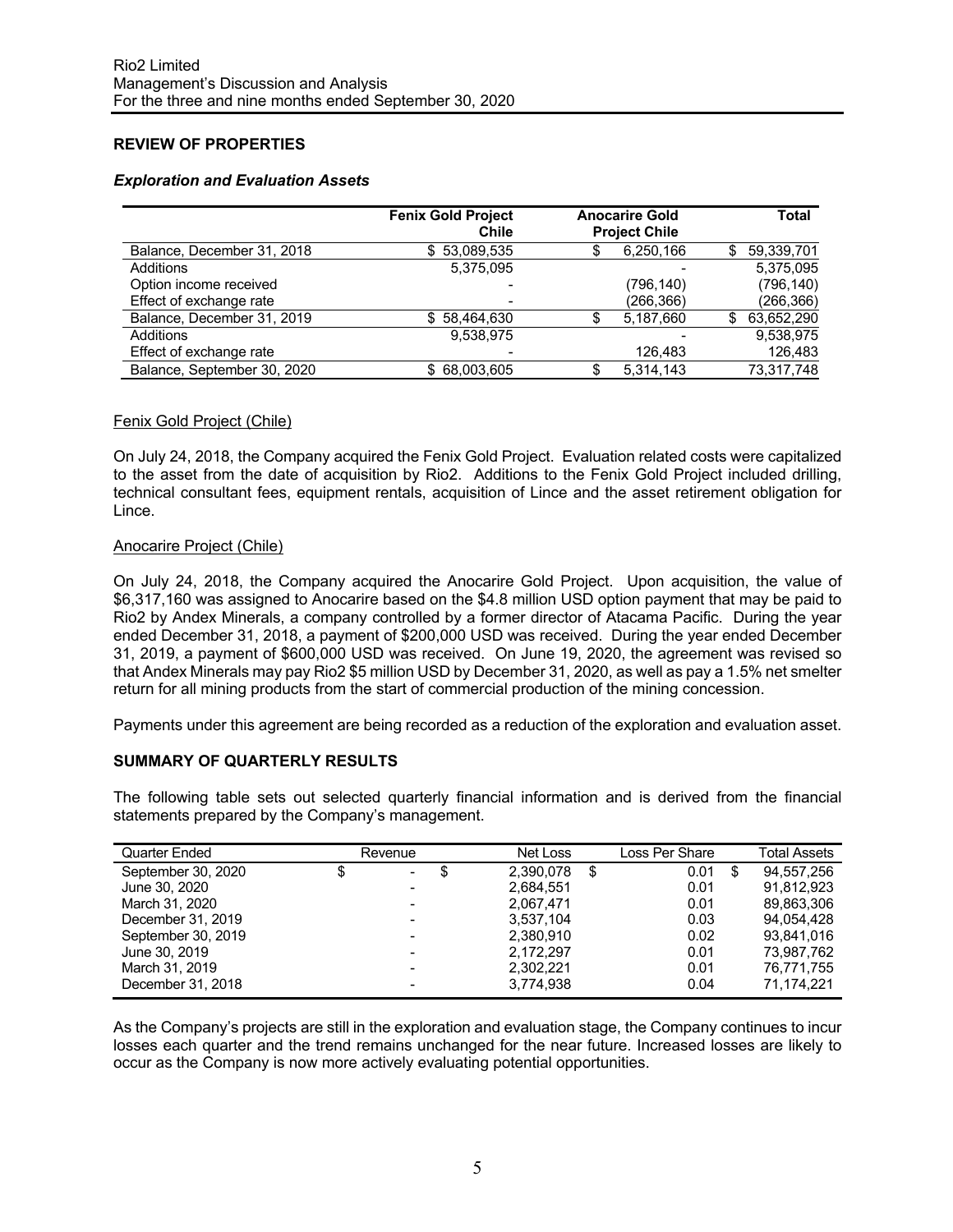## **RESULTS OF OPERATIONS FOR THE THREE MONTHS ENDED SEPTEMBER 30, 2020**

The principal business activity during the three months ended September 30, 2020 was the further development of the Fenix Gold Project, as well the evaluation of other precious metal projects that can be developed into mines with a goal towards their acquisition.

The Company recorded a loss of \$2,390,078 compared to a loss of \$2,380,910 for the same period in 2019. The small increase in loss in 2020 was primarily due to an increase in share-based compensation, office and professional fees, as well as other expense categories, as follows:

- Employment costs of \$1,237,991 for the three months ended September 30, 2020 compared to \$1,060,238 for the three months ended September 30, 2019. The increases is due to the strengthening US dollar as executive contracts are in USD, as well as the addition of new employees in Chile to support the Fenix Gold Project.
- Share based compensation of \$610,565 for the three months ended September 30, 2020 compared to \$392,883 for the three months ended September 30, 2019. The increase is due to the timing of vesting of the stock options and RSUs.
- Office expenses of \$246,662 for the three months ended September 30, 2020 compared to \$32,714 for the three months ended September 30, 2019. The increase is due to an increase in the activities of the Company, the establishment of an office in Lima, Peru and associated rent, telecommunication expenses and insurance.
- Filing and transfer agent fees of \$86,865 for the three months ended September 30, 2020 compared to \$16,292 for the three months ended September 30, 2019. The increase is due to a timing change in annual stock exchange fees.

The increases in net expenses were partially offset by the following:

• Exploration costs of \$30,904 for the three months ended September 30, 2020 compared to \$125,712 for the three months ended September 30, 2019. Exploration costs decreased due to efforts being concentrated on the advancement of the Fenix Gold Project.

## **RESULTS OF OPERATIONS FOR THE NINE MONTHS ENDED SEPTEMBER 30, 2020**

The principal business activity during the nine months ended September 30, 2020 was the further development of the Fenix Gold Project, as well the evaluation of other precious metal projects that can be developed into mines with a goal towards their acquisition.

The Company recorded a loss of \$7,142,104 compared to a loss of \$6,855,428 for the same period in 2019.

The increase in loss in 2020 was primarily due to an increase in share-based compensation, office, filing and transfer agent fees, directors' fees and investor relations, as well as other expense categories, as follows:

- Share based compensation of \$1,759,009 for the nine months ended September 30, 2020 compared to \$1,227,299 for the nine months ended September 30, 2019. The increase is due to the timing of vesting of the stock options and RSUs.
- Office expenses of \$579,985 for the nine months ended September 30, 2020 compared to \$291,970 for the nine months ended September 30, 2019. The increase is due to an increase in the activities of the Company, the establishment of an office in Lima, Peru and associated rent, telecommunication expenses and insurance.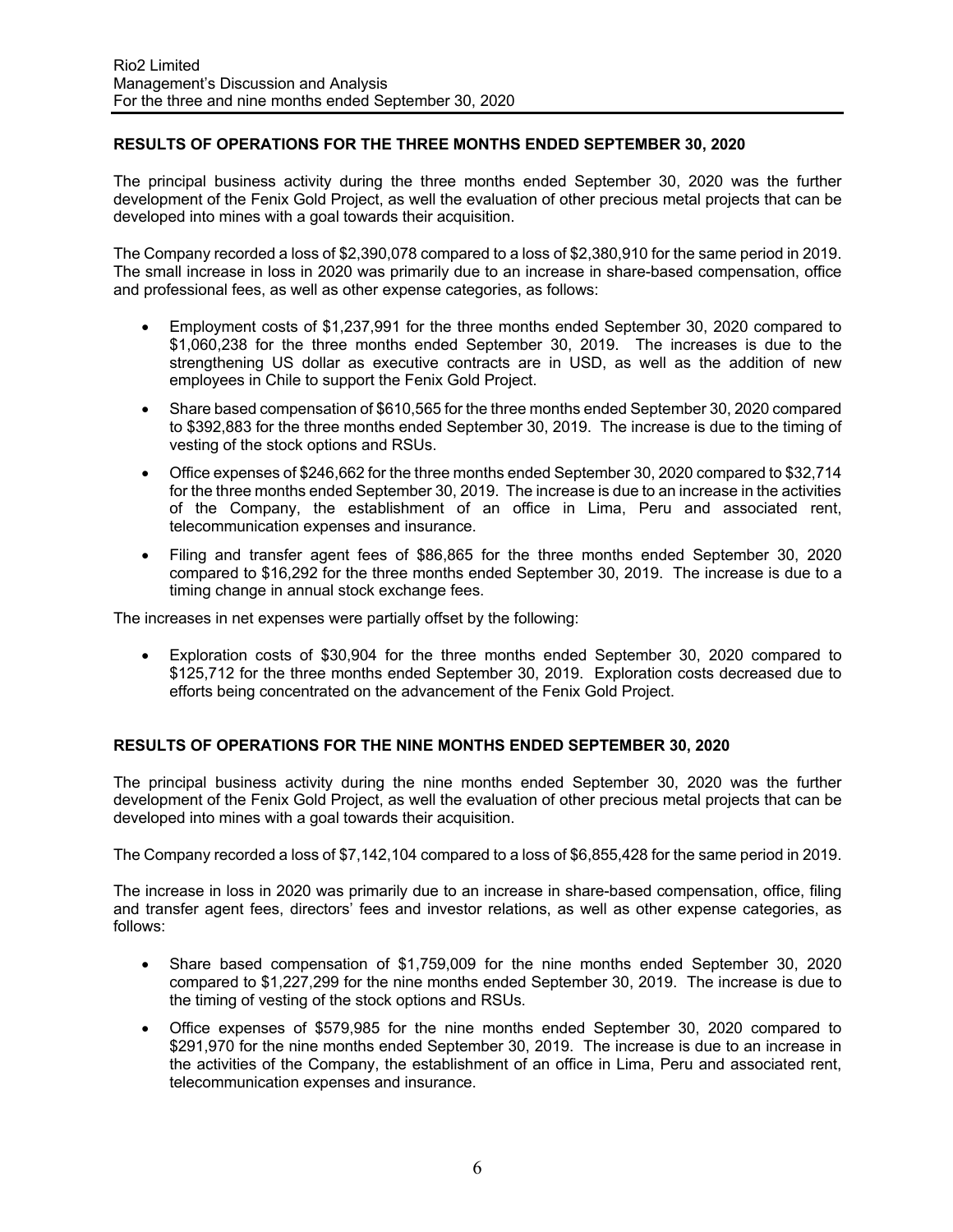- Filing and transfer agent fees of \$154,358 for the nine months ended September 30, 2020 compared to \$82,955 for the nine months ended September 30, 2019. The increase is due to a timing change in annual stock exchange fees.
- Investor relations expenses of \$341,034 for the nine months ended September 30, 2020 compared to \$83,896 for the nine months ended September 30, 2019. The increase is due to an increase in conference fees, as well as outsourcing of investor relation activities.
- Directors fees of \$163,499 for the nine months ended September 30, 2020 compared to \$55,250 for the nine months ended September 30, 2019. The increase is due to the decision to remunerate non-executive directors with cash commencing July 2019, due to increased activity of the Company with the private placement in August 2019 and the filing of the NI 43-101 in October 2019.

The increases in net expenses were partially offset by the following:

- Exploration costs of \$134,464 for the nine months ended September 30, 2020 compared to \$181,129 for the nine months ended September 30, 2019. Exploration costs decreased due to efforts being concentrated on the advancement of the Fenix Gold Project.
- Travel expenses of \$76,584 for the nine months ended September 30, 2020 compared to \$119,176 for the nine months ended September 30, 2019. The decrease is due to a drastic decrease in travel due to the Covid-19 pandemic.

# **RELATED PARTY TRANSACTIONS AND BALANCES**

Key management consists of the Board of Directors and senior management. Senior management is defined as the President & CEO, and Executive Vice Presidents. Key management compensation for the three months and nine months ended September 30, 2020 and 2019 was as follows:

|                                                        | Three months ended<br>September 30, |            | Nine months ended<br>September 30, |         |             |                  |
|--------------------------------------------------------|-------------------------------------|------------|------------------------------------|---------|-------------|------------------|
|                                                        |                                     | 2020       |                                    | 2019    | 2020        | 2019             |
| Senior management – consulting and<br>employment costs |                                     | \$ 341.910 | S.                                 | 430.558 | \$1,025,731 | \$1.146.014      |
| Share-based compensation                               |                                     | 335.031    |                                    | 233,370 | 1,053,107   | 624,675          |
| Directors' fees                                        |                                     | 68.249     |                                    | 55.250  | 163.499     | 55,250           |
|                                                        | \$.                                 | 745.190    |                                    | 719.178 | \$2,242,337 | 1,825,939<br>\$. |

In addition to the compensation for directors and officers, the Company had the following transactions with related parties:

- (a) During the three months ended September 30, 2020, the Company incurred legal fees of \$14,454 (2019 - \$97,902) to a firm in which a former director (who ceased being a director on May 28, 2019) of the Company was a partner. During the nine months ended September 30, 2020, the Company incurred legal fees of \$33,178 (2019 - \$210,211) to a firm in which a former director of the Company is a partner.
- (b) During the three months ended September 30, 2020, the Company incurred management fees of \$25,000 (2019 - \$75,185) to a company owned by a director of Rio2. During the nine months ended September 30, 2020, the Company incurred management fees of \$174,775 (2019 - \$224,733) to a firm in which a director of the Company is the owner.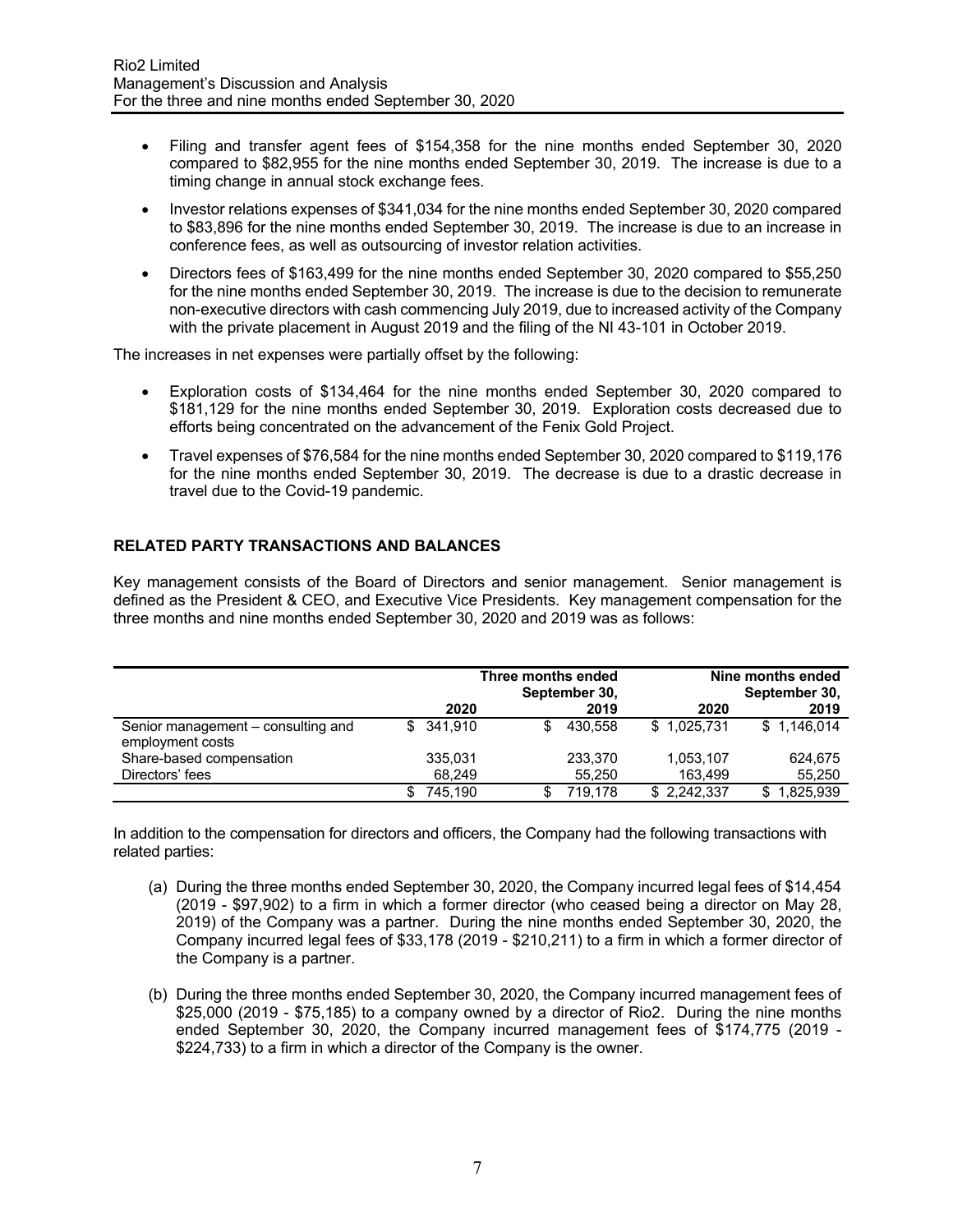# **FINANCIAL CONDITION, LIQUIDITY AND CAPITAL RESOURCES**

The Company is an exploration and evaluation stage company seeking additional opportunities. The business of exploring for minerals involves a high degree of risk and there can be no assurance that any of Company's current or future exploration programs will result in profitable mining operations. The Company has no source of revenue and has significant cash requirements to meet its administrative overhead and maintain its mineral interests.

The financial statements were prepared on a "going concern" basis, which assumes that the Company will be able to realize its assets and discharge its liabilities in the normal course of business. As of September 30, 2020, the Company had a working capital surplus of \$9,919,519 (December 31, 2019 – \$15,819,198). The Company does not currently hold any revenue-generating properties and thereby continues to incur losses. As at September 30, 2020, the Company had an accumulated deficit of \$45,166,691 (December 31, 2019 – \$38,024,587).

As of September 30, 2020, the Company has cash totalling \$2,914,336 (December 31, 2019 - \$5,410,836), short term investments of \$7,061,141 (December 31, 2019 - \$14,060,407) and current liabilities of \$571,333 (December 31, 2019 - \$3,870,208). The current liabilities are accounts payable of \$564,277 due on demand, as well as an additional accrued liability of \$10,000 with an unknown date of settling the obligation (December 31, 2019 - Accounts payable of \$3,860,208 due on demand and accrued liabilities of \$10,000), as well as a lease liability of \$240,723 (December 31, 2019 - \$nil).

In February and March 2019, the Company completed a private placement for gross proceeds of \$7,000,000. The proceeds of this private placement were used for the advancement of the Fenix Gold Project, as well as for general corporate and working capital purposes. In August 2019, the Company completed a bought deal for gross proceeds of \$25,000,000. The proceeds of the bought deal that have already been spent have been used for the advancement of the Fenix Gold Project, as well as for general corporate and working capital purposes. The unspent funds from the bought deal have been budgeted towards the advancement of the Fenix Gold Project and general corporate and working capital purposes.

Long-term, the Company's ability to execute its work plan, meet its administrative overhead obligations, discharge its liabilities and fulfill its commitments as they come due is dependent upon its success in obtaining additional financing and, ultimately, on locating economically recoverable resources and attaining profitable operations.

External financing will be sought to finance the operations of the Company and enable it to continue its efforts towards the exploration and development of its mineral properties. Failure to continue as a going concern would require the restatement of assets and liabilities on a liquidation basis, which could differ materially from the going concern basis.

#### **OFF-BALANCE SHEET ARRANGEMENTS**

At September 30, 2020, the Company had no material off-balance sheet arrangements such as guarantee contracts, contingent interest in assets transferred to an entity, derivative instruments obligations, or any obligations that trigger financing, liquidity, market, or credit risk to the Company.

#### **PROPOSED TRANSACTIONS**

As at the date of this MD&A, the Company had no proposed transactions.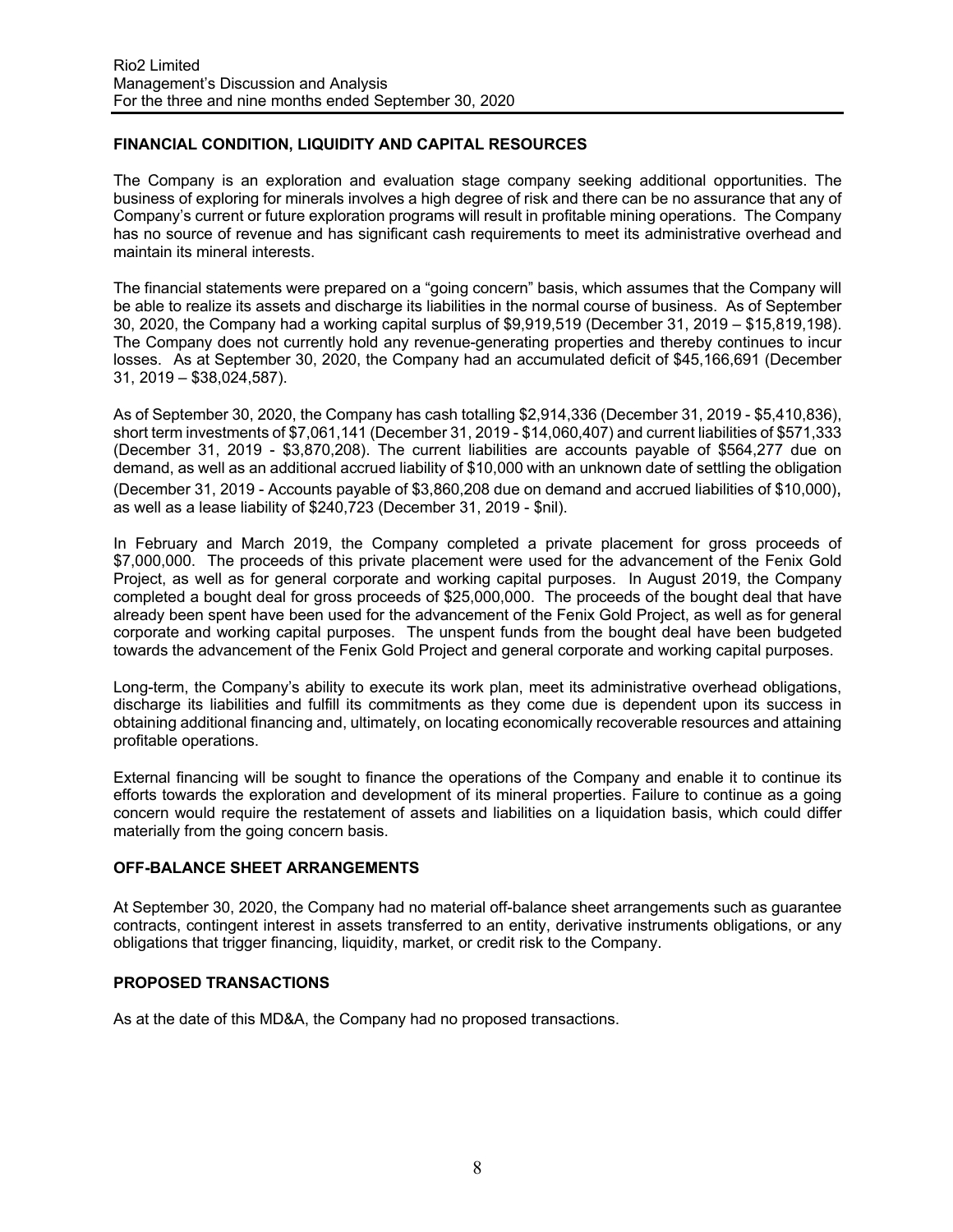# **EVENTS SUBSEQUENT TO SEPTEMBER 30, 2020**

Subsequent to September 30, 2020:

- a. The Company received \$94,064 from the exercise of 313,547 stock options.
- b. The Company received \$5,684,416 from the exercise of 8,745,256 warrants.
- c. 1,726,766 warrants with an exercise price of \$0.65 expired.

### **RISKS AND UNCERTAINTIES**

The Company's business consists of the exploration, evaluation and development of mineral properties and is subject to certain risks. The risks described below are not the only risks facing the Company and other risks now unknown to the Company may arise or risks now thought to be immaterial may become material. No guarantee is provided that other factors will not affect the Company in the future. Many of these risks are beyond the control of the Company.

### *Covid-19*

In December 2019, a novel strain of coronavirus was reported in Wuhan, China. On March 11, 2020, the World Health Organization declared the outbreak to constitute a pandemic. The spread of COVID-19 has severely impacted economies around the globe. In many countries, including Canada, businesses have been forced to cease or limit operations for long or indefinite periods of time. Measures taken to contain the spread of the virus, including travel bans, quarantines, maintaining minimum distances between people, and closures of non-essential services have triggered significant disruptions to businesses worldwide, resulting in significant unemployment and an economic slowdown. Global stock markets have also experienced great volatility and a significant weakening of certain sectors. Governments and central banks have responded with monetary and fiscal interventions designed to stabilize economic conditions. To date, the Company's operations have not been materially negatively affected by these events, apart from increasing costs, in particular around health and safety and housing field-staff. The duration and impact of the COVID-19 pandemic, as well as the effectiveness of government and central bank responses, remains unclear at this time. It is not possible to reliably estimate the duration of the impact, the severity of the consequences, nor the impact, if any, on the financial position and results of the Company for future periods.

#### *Limited History of Operations*

The Company has had a limited operating history upon which an evaluation of the Company, its current business and its prospects can be based. An investor should consider any purchase of the Company's securities in light of the risks, expenses, and problems frequently encountered by all companies in the early stages of their corporate development.

#### *Risks Inherent in Acquisitions*

It is part of the Company's corporate strategy to actively pursue the acquisition of exploration, development and production assets consistent with its acquisition and growth strategy. From time to time, the Company may also acquire securities of or other interests in companies with respect to which it may enter into acquisitions or other transactions. Acquisition transactions involve inherent risks, including but not limited to:

- accurately assessing the value, strengths, weaknesses, contingent and other liabilities, and potential profitability of acquisition candidates;
- ability to achieve identified and anticipated operating and financial synergies;
- unanticipated costs;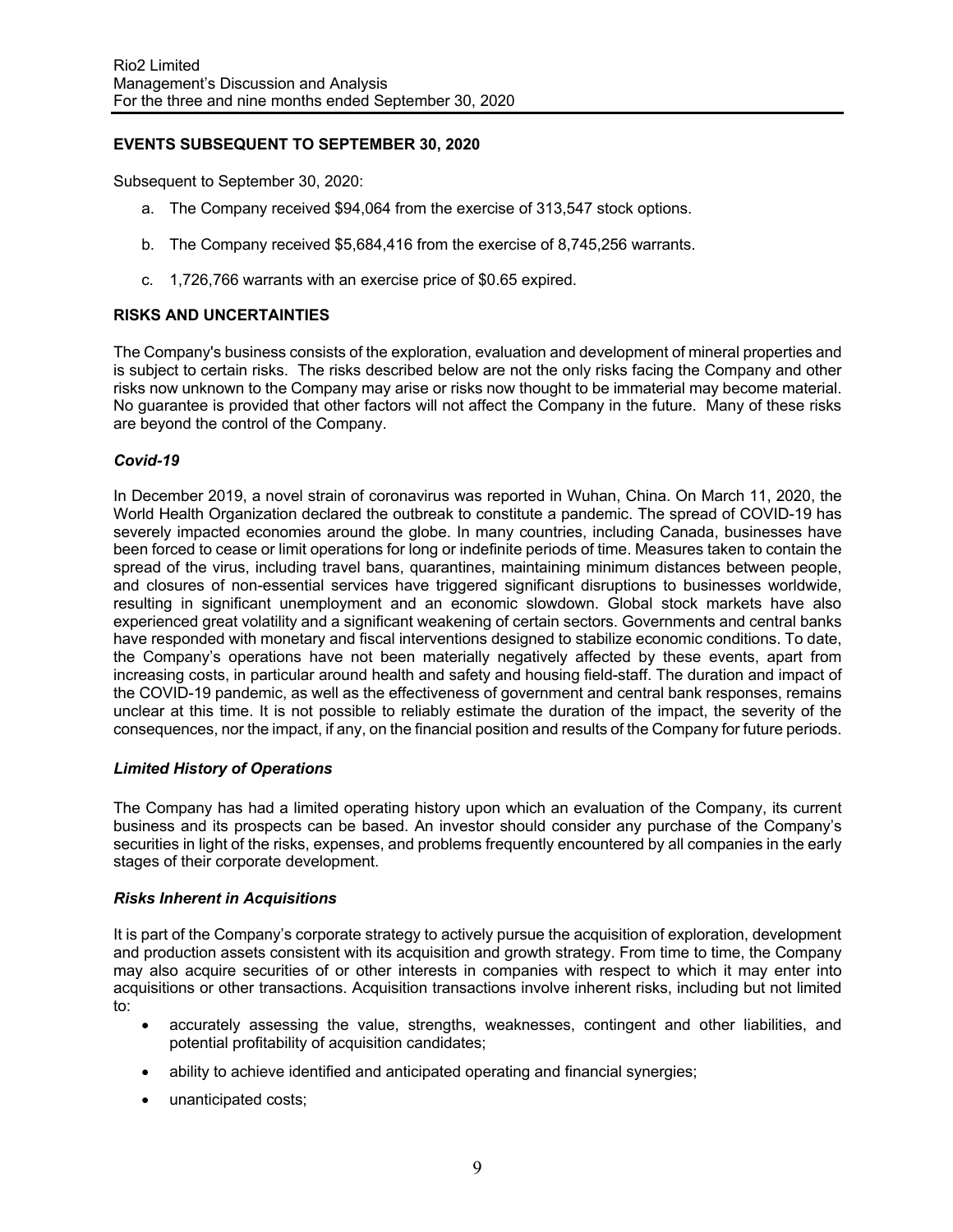- diversion of management attention from existing business;
- potential loss of the Company's key employees or key employees of any business acquired;
- unanticipated changes in business, industry, or general economic conditions that affect the assumptions underlying the acquisition; and
- decline in the value of acquired properties, companies, or securities.

Any one or more of these factors or other risks could cause the Company not to realize the anticipated benefits of an acquisition of properties or companies, and could have a material adverse effect on its financial condition.

### *Dilution and Future Sales of Common Shares*

The Company is in the exploration and evaluation stage of its corporate development; it owns no producing properties and, consequently has no current operating income or cash flow from the properties it holds, nor has it had any income from operations in the past three financial years. As a consequence, operations of the Company are primarily funded by equity subscriptions. The Company may issue additional shares in the future, which may dilute a shareholder's holdings in the Company. The Company's articles permit the issuance of an unlimited number of Common Shares and shareholders will have no pre-emptive rights in connection with further issuances.

### *Nature of Mining, Mineral Exploration and Development Projects*

Mining operations generally involve a high degree of risk. The Company's operations are subject to the hazards and risks normally encountered in the exploration, development, and production of minerals, including environmental hazards, explosions, unusual or unexpected geological formations or pressures and periodic interruptions in both production and transportation due to inclement or hazardous weather conditions. Such risks could result in damage to, or destruction of, mineral properties or producing facilities, personal injury, environmental damage, delays in mining, monetary losses, and possible legal liability.

Development projects have no operating history upon which to base estimates of future cash operating costs. For development projects, resource estimates and estimates of cash operating costs are, to a large extent, based upon the interpretation of geologic data obtained from drill holes and other sampling techniques, and feasibility studies, which derive estimates of cash operating costs based upon anticipated tonnage and grades of ore to be mined and processed, ground conditions, the configuration of the ore body, expected recovery rates of minerals from the ore, estimated operating costs, anticipated climatic conditions and other factors. As a result, actual production, cash operating costs and economic returns could differ significantly from those estimated. It is not unusual for new mining operations to experience problems during the start-up phase, and delays in the commencement of production often can occur.

Mineral exploration is highly speculative in nature. There is no assurance that exploration efforts will be successful. Even when mineralization is discovered, it may take several years until production is possible, during which time the economic feasibility of production may change. Substantial expenditures are required to establish proven and probable mineral reserves through drilling. Because of these uncertainties, no assurance can be given that exploration programs will result in the establishment or expansion of mineral resources or mineral reserves. There is no certainty that the expenditures made towards the search and evaluation of mineral deposits will result in discoveries or development of commercial quantities of ore.

## *Uncertainty of Exploration and Development Projects*

The future development of the Fenix Gold Project requires the construction and operation of a mine, processing plant and related infrastructure. As a result, the Company is subject to all of the risks associated with establishing mining operations including: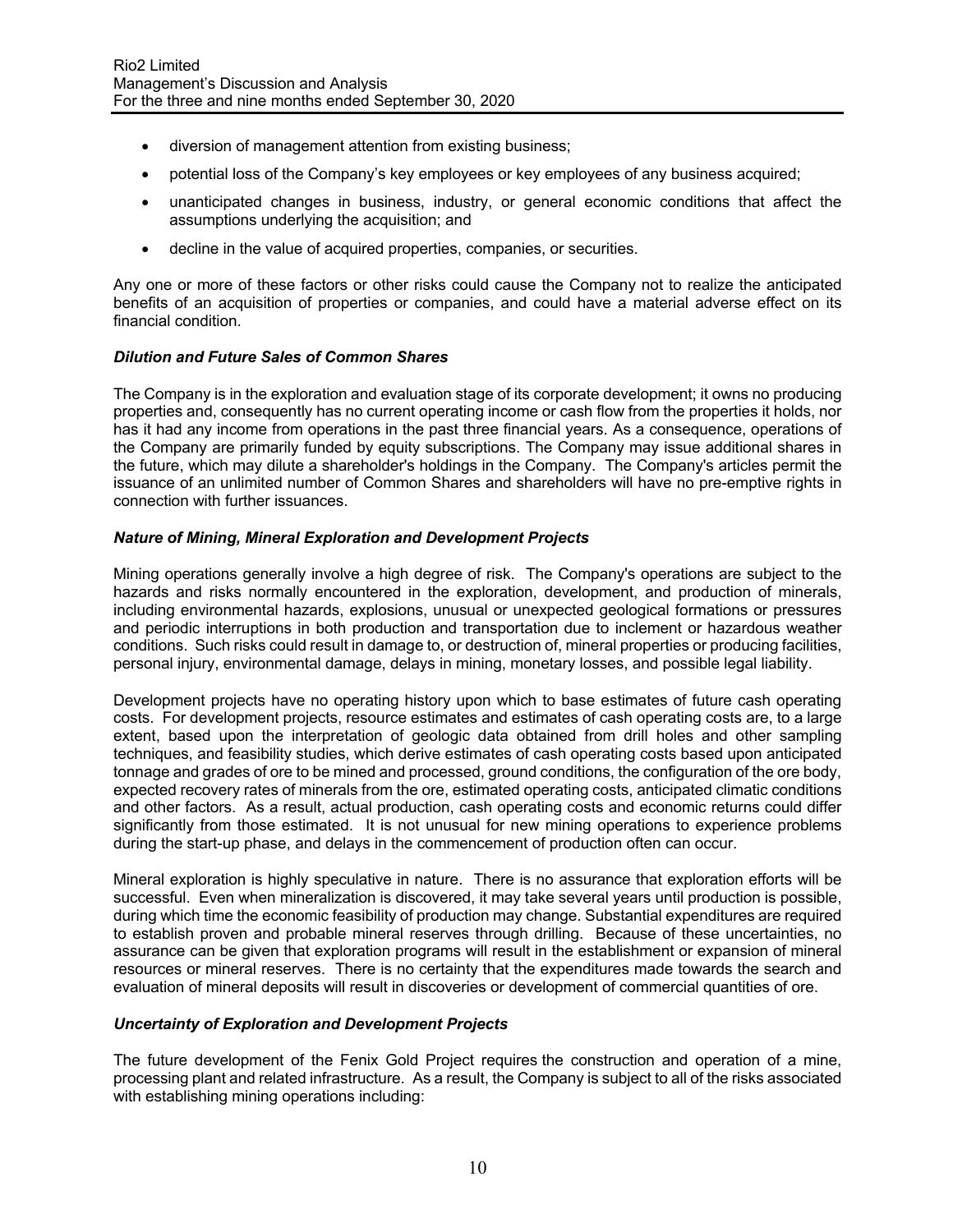- the timing and cost, which will be considerable, of the construction of mining and processing facilities;
- the availability and costs of skilled labour, power, water, transportation and mining equipment;
- costs of operating a mine in a specific environment;
- the need to obtain necessary environmental and other governmental approvals and permits, and the timing of those approvals and permits;
- adequate access to the site; and
- unforeseen events.

The costs, timing and complexities of mine construction and development are increased by the remote location of the Company's properties. It is not unusual in a new mining operation to experience unexpected problems and delays during the construction and development of the mine. In addition, delays in the commencement or expansion of mineral production often occur and, once commenced or expanded, the production of a mine may not meet expectations or estimates set forth in the feasibility study. Accordingly, there are no assurances that the Company will successfully develop mining activities at properties.

### *Uninsured Risks Exist and May Affect Certain Values*

The Company maintains insurance to cover normal business risks. In the course of exploration and development of mineral properties, certain risks, and in particular, unexpected or unusual geological operating conditions including explosions, rock bursts, cave-ins, fire and earthquakes may occur. It is not always possible to fully insure against such risks as a result of high premiums or other reasons. Should such liabilities arise, they could reduce or eliminate any future profitability and result in increasing costs and a decline in the value of the Company's Common Shares.

#### *Key-Man and Liability Insurance Factors Should be Considered*

The success of the Company will be largely dependent upon the performance of its key officers. The Company has not, as yet, purchased any "key-man" insurance with respect to any of its directors, officers, and key employees and has no current plans to do so.

Although the Company may obtain liability insurance in an amount which management considers adequate, the nature of the risks for mining companies is such that liabilities might exceed policy limits, the liabilities and hazards might not be insurable, or the Company might not elect to insure itself against such liabilities due to high premium costs or other reasons, in which event the Company could incur significant costs that could have a material adverse effect upon its financial condition.

#### *Dependence on Outside Parties*

The Company has relied upon consultants, engineers and others and intends to rely on these parties for development, construction and operating expertise. Substantial expenditures are required to construct mines, to establish mineral reserves through drilling, to carry out environmental and social impact assessments, to develop metallurgical processes to extract the metal from the ore and, in the case of new properties, to develop the exploration and plant infrastructure at any particular site. If such parties' work is deficient or negligent or is not completed in a timely manner, it could have a material adverse effect on the Company.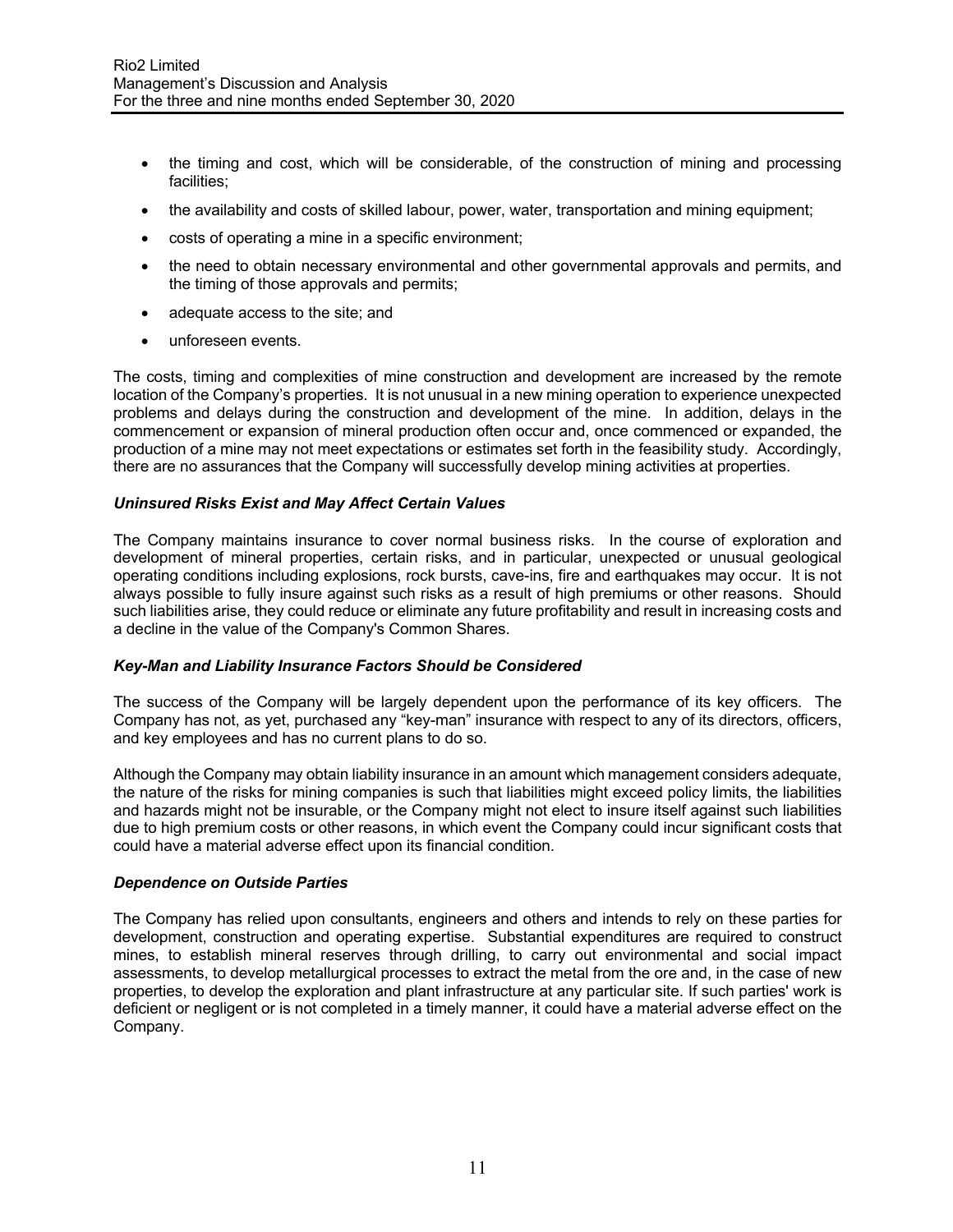## *Ability to Attract and Retain Qualified Personnel*

Recruiting and retaining qualified personnel is critical to the Company's success. The number of persons skilled in the acquisition, exploration and development of mining properties is limited and competition for such persons is intense. As the Company's business activity grows, they will require additional key financial, administrative and mining personnel as well as additional operations staff. If the Company is not successful in attracting and training qualified personnel, the efficiency of its operations could be affected, which could have a material adverse impact on the Company's future cash flows, earnings, results of operations, and financial condition.

### *Factors Beyond Corporation's Control*

The exploration and development of mineral properties and the marketability of any minerals contained in such properties will be affected by numerous factors beyond the control of the Company. These factors include government regulation, high levels of volatility in market prices, availability of markets, availability of adequate transportation and processing facilities and the imposition of new or amendments to existing taxes and royalties. The effect of these factors cannot be accurately predicted.

#### *Government Regulation and Permitting*

The current or future operations of the Company, including development activities, require permits from various federal, provincial or territorial and local governmental authorities, and such operations are and will be governed by laws and regulations governing prospecting, development, mining, production, exports, taxes, labour standards, occupational health, waste disposal, toxic substances, land use, water use, environmental protection, land claims of local people, mine safety, and other matters.

Such exploration activities are also subject to substantial regulation under applicable laws by governmental agencies that will require the Company to obtain permits, licences, and approvals from various governmental agencies. There can be no assurance, however, that all permits, licences, and approvals that the Company may require for its operations and exploration activities will be obtainable on reasonable terms or on a timely basis or that such laws and regulations will not have an adverse effect on any mining project which the Company might undertake.

Failure to comply with applicable laws, regulations, and permitting requirements may result in enforcement actions thereunder, including orders issued by regulatory or judicial authorities causing operations to cease or be curtailed, and may include corrective measures requiring capital expenditures, installation of additional equipment, or remedial actions.

Amendments to current laws, regulations, and permits governing operations and activities of mining companies, or more stringent implementation thereof, could have a material adverse impact on the Company and cause increases in exploration expenses, capital expenditures or production costs or reduction in levels of production at producing properties or require abandonment or delays in development of new mining properties.

To the best of the Company's knowledge, it is operating in compliance with all applicable rules and regulations.

#### *Environmental Risks and Hazards*

The Company's activities are subject to extensive national, provincial, and local laws and regulations governing environmental protection and employee health and safety. The Company is required to obtain governmental permits and provide bonding requirements under environmental laws. All phases of the Company's operations are subject to environmental regulation. These regulations mandate, among other things, the maintenance of water quality standards and land reclamation. They also set forth limitations on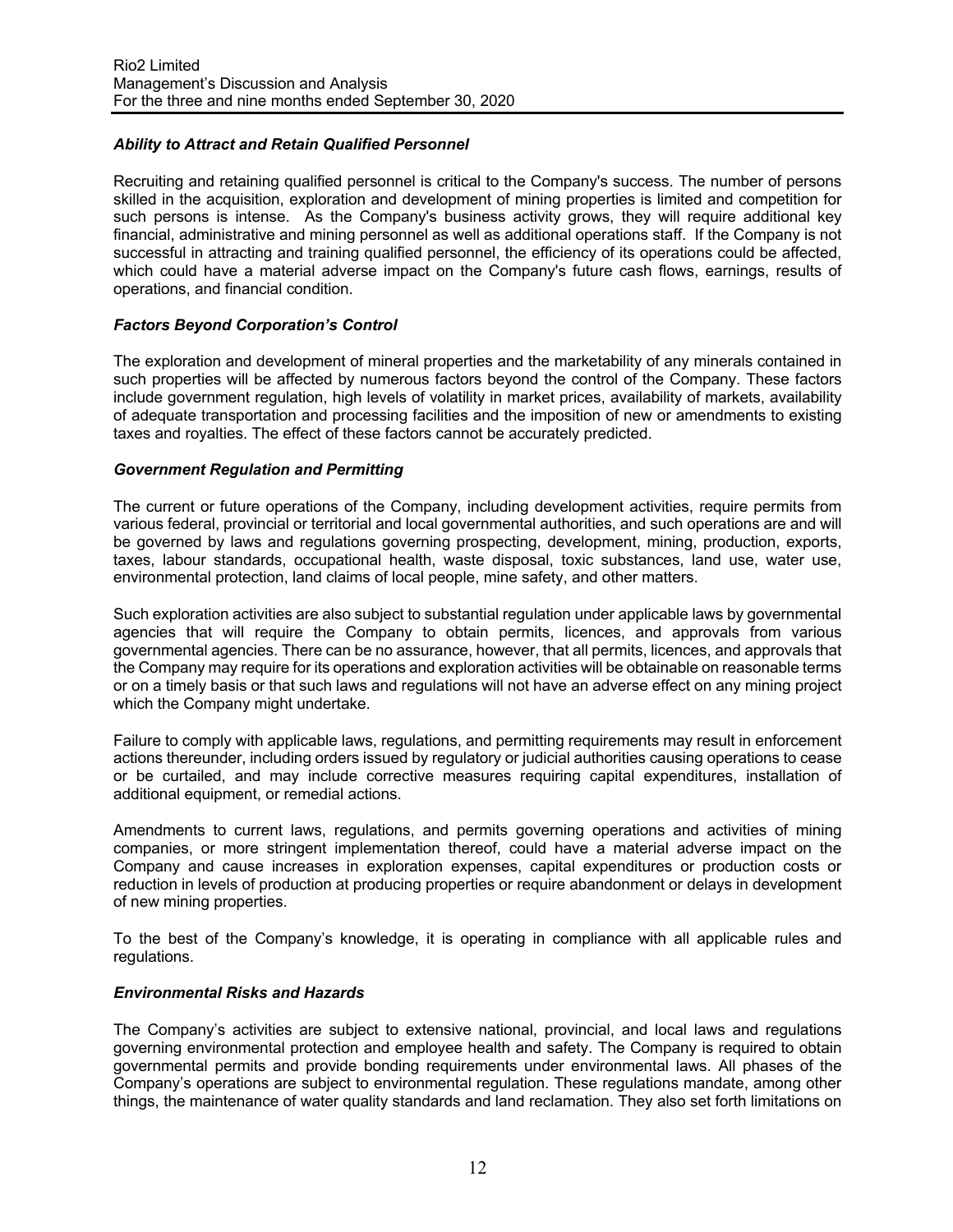the generation, transportation, storage, and disposal of solid and hazardous waste. Environmental legislation is evolving in a manner which will require stricter standards and enforcement, increased fines and penalties for non-compliance, and more stringent environmental assessments of proposed projects. There is no assurance that future changes in environmental regulation, if any, will not adversely affect the Company's operations.

Environmental laws and regulations are complex and have tended to become more stringent over time. These laws are continuously evolving. The Company is not able to predict the impact of any future changes in environmental laws and regulations on its future financial position due to the uncertainty surrounding the ultimate form such changes may take.

Existing and possible future environmental legislation, regulations and actions could cause additional expense, capital expenditures, restrictions, and delays in the activities of the Company, the extent of which cannot be predicted.

### *Other Tax Considerations*

The Canadian federal and provincial tax treatment of natural resource activities has a material effect on the advisability of investing in mining companies. The ability of the Company to claim and collect tax credits relating to its natural resource activities and the return on an investment in Common Shares will be subject to applicable tax laws. There can be no assurance that applicable tax laws will not be amended so as to fundamentally alter the tax consequences of claiming and collecting tax credits and holding or disposing of the Common Shares.

### *Share Price Fluctuations*

The market price of securities of many companies, particularly development stage companies, experience wide fluctuations in price that are not necessarily related to the operating performance or the underlying asset values of prospects of such companies. There can be no assurance that fluctuations in the Company's share price will not occur.

## *Price Volatility of Publicly Traded Securities*

Securities of exploration and mining companies have experienced substantial volatility in the past, often based on factors unrelated to the financial performance or prospects of the companies involved. These factors include macroeconomic developments in North America and globally, and market perceptions of the relative attractiveness of particular industries. The Company's share price is also likely to be significantly affected by short-term changes in metal prices or in the Company's financial condition or results of operations as reflected in quarterly earnings reports. Other factors unrelated to the Company's performance that may have an effect on the price of the Common Shares include the following:

- the extent of analyst coverage available to investors concerning the Company's business may be limited if investment banks with research capabilities do not follow its securities;
- limited trading volumes and general market interest in the Company's securities may affect an investor's ability to trade the Common Shares; and
- the relatively small number of publicly held Common Shares may limit the ability of some institutions to invest in the Company's securities.

As a result of any of these factors, the market price of the Common Shares at any given point in time may not accurately reflect the Company's long-term value.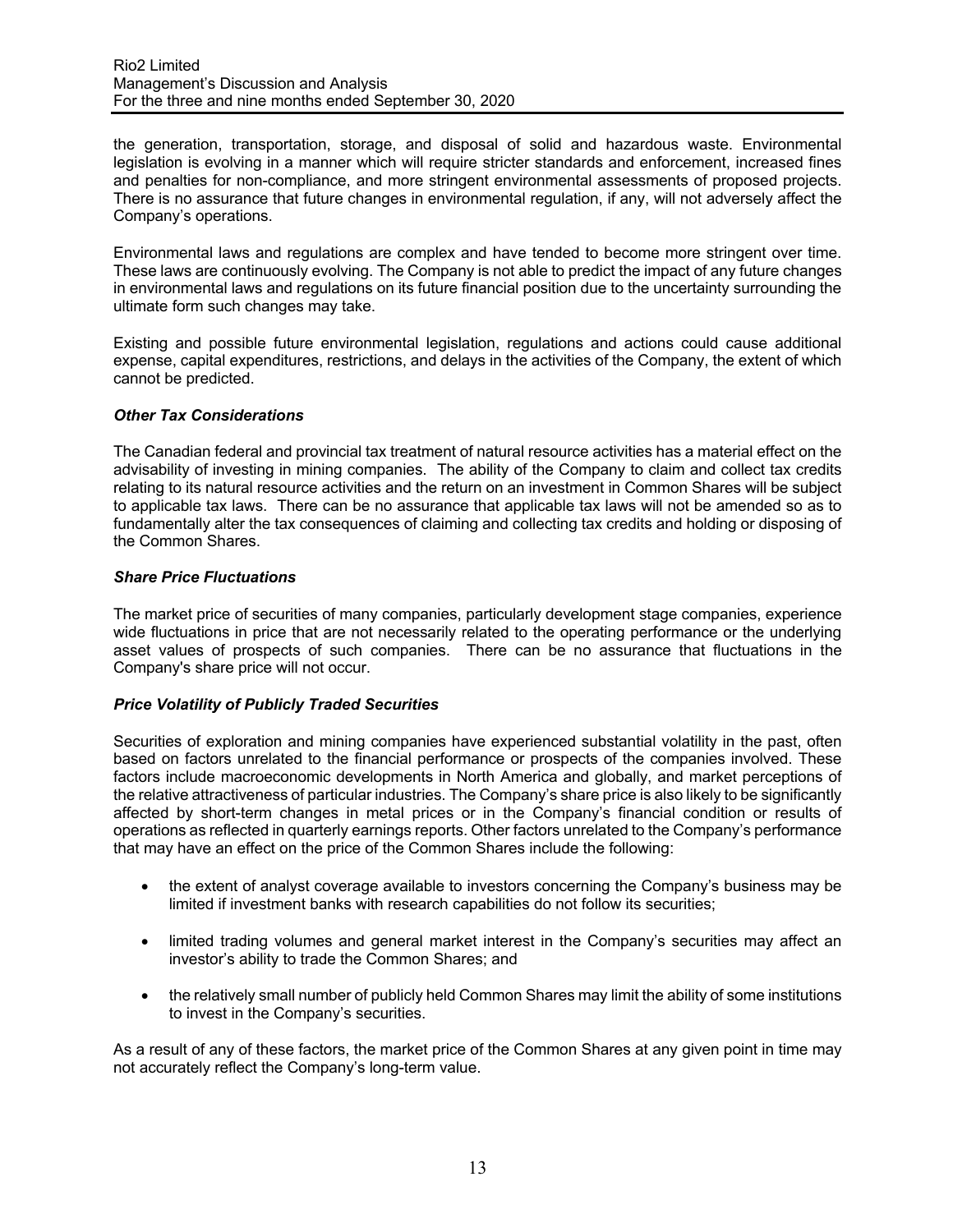## *Conflicts of Interest*

There are potential conflicts of interest which the directors and officers of the Company may be subject in connection with the operations of the Company. Some of the directors and officers of the Company may be, or may become, engaged in the mineral exploration or mining industry, and situations may arise where directors, officers, and promoters will be in direct conflict with the Company. Such conflicts must be disclosed in accordance with, and are subject to such other procedures and remedies as apply under, the *Ontario Business Corporations Act*, and the applicable statutes of the jurisdictions of incorporation of the Company's subsidiaries.

## **CRITICAL ACCOUNTING ESTIMATES**

The Company's accounting policies are presented in Note 3 to the audited consolidated financial statements for the year ended December 31, 2019. These accounting policies can have a significant impact on the financial performance and financial position of the Company.

The preparation of the audited consolidated financial statements, using accounting policies consistent with International Financing Reporting Standards ("IFRS") and Interpretations of the International Financial Reporting Interpretations Committee ("IFRIC"), requires management to make estimates and assumptions which affect the reported amount of assets and liabilities, disclosure of contingent assets and liabilities at the date of the audited consolidated financial statements, and the reported amount of revenue and expenses during the reporting period. The most significant judgements applying to the Company's financial statements include Share-based payment transactions and Mineral resource estimate. Key judgements include the timing commencement of commercial production which in turn impacts the collection of input tax credits. While management believes the estimates are reasonable, actual results could differ from those estimates and could impact future results of operations and cash flows.

#### **FINANCIAL INSTRUMENTS AND FINANCIAL RISK MANAGEMENT**

Financial instruments disclosures require the Company to provide information about: a) the significance of financial instruments for the Company's financial position and performance and, b) the nature and extent of risks arising from financial instruments to which the Company is exposed during the period and at the statement of financial position date, and how the Company manages those risks. Please refer to note 4 of the Company's 2019 annual financial statements for a discussion of the factors that affects Rio2.

### **CHANGES IN ACCOUNTING POLICIES AND DISCLOSURES**

#### IFRS 17 – Insurance Contracts

IFRS 17 establishes the principles for the recognition, measurement, presentation and disclosure of insurance contracts within the scope of the standard. The objective of IFRS 17 to ensure that an entity provides relevant information that faithfully represents those contracts. This information gives a basis for users of financial statements to assess the effect that insurance contracts have on the entity's financial position, financial performance and cash flows. The standard is effective for periods beginning on or after January 1, 2021. The Company has not yet assessed the future impact of this new standard on its financial statements.

### **MATERIAL LEGAL PROCEEDINGS**

The Company is not a party to any legal proceedings.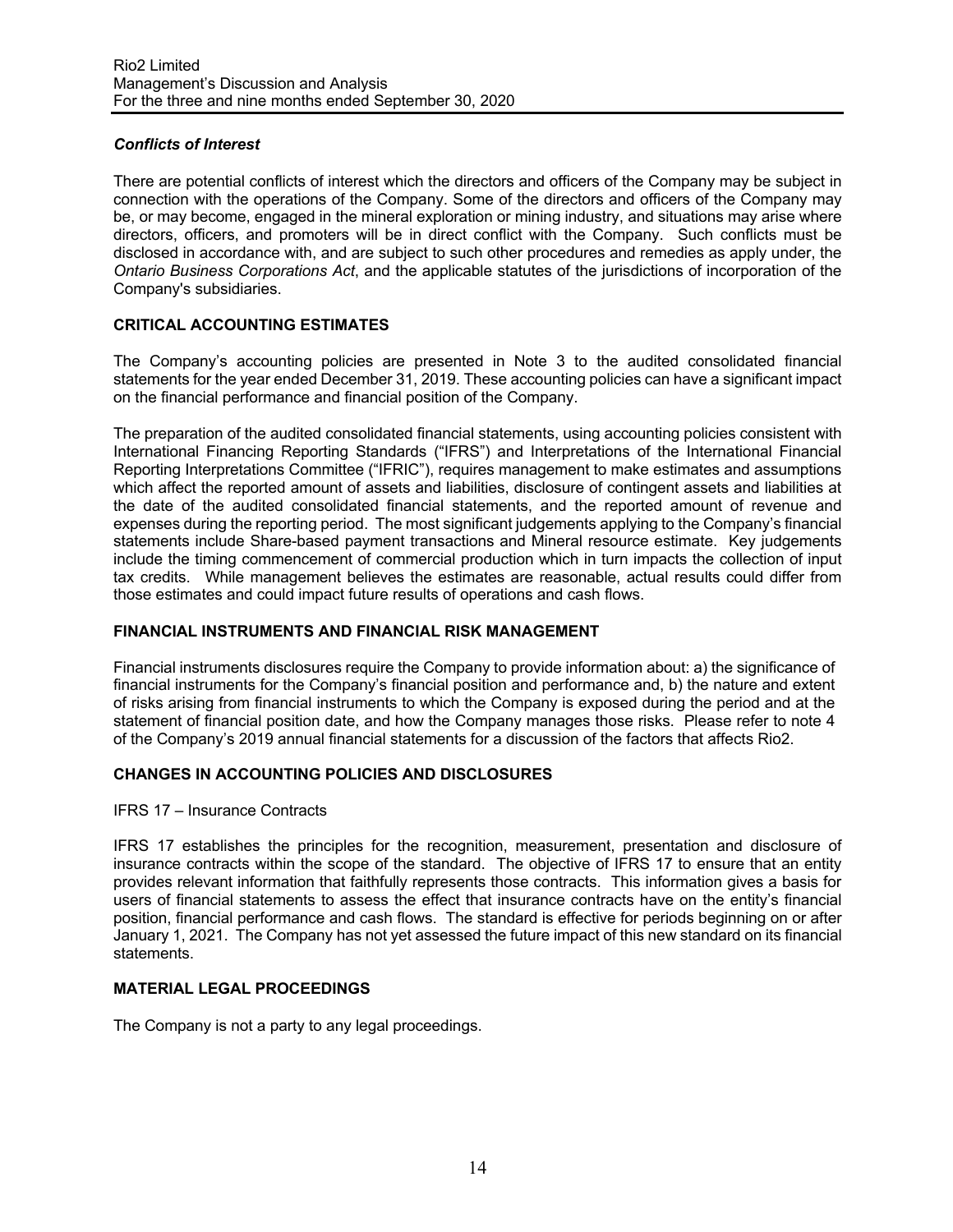## **EXECUTIVE TEAM**

| Alexander Black<br>Andrew Cox<br>Kathryn Johnson<br>Jose Luis Martinez | - Chief Executive Officer, President and Director<br>- Executive Vice President – Chief Operating Officer<br>- Executive Vice President – Chief Financial Officer and Corporate Secretary<br>- Executive Vice President - Chief Strategy Officer |
|------------------------------------------------------------------------|--------------------------------------------------------------------------------------------------------------------------------------------------------------------------------------------------------------------------------------------------|
|                                                                        |                                                                                                                                                                                                                                                  |

## **BOARD OF DIRECTORS**

| Dr. Klaus Zeitler      | - Chairman and Director                           |
|------------------------|---------------------------------------------------|
| Alexander Black        | - Chief Executive Officer, President and Director |
| Drago Kisic            | - Director                                        |
| Ram Ramachandran       | - Director                                        |
| <b>Sidney Robinson</b> | - Director                                        |
| Albrecht Schneider     | - Director                                        |
| David Thomas           | Director                                          |
|                        |                                                   |

## **OUTSTANDING COMMON SHARES, OPTIONS, RESTRICTED SHARE UNITS AND WARRANTS**

At April 8, 2021, there were 199,563,604 issued and fully paid common shares.

The following table summarizes the Company's stock options as at April 8, 2021:

|                      | Outstanding                                     | <b>Exercisable</b>                 |                      |                                    |
|----------------------|-------------------------------------------------|------------------------------------|----------------------|------------------------------------|
| Number of<br>Options | Weighted average remaining<br>contractual years | Weighted average<br>exercise price | Number of<br>Options | Weighted average<br>exercise price |
| 445.566              | 0.30                                            | \$0.91                             | 445,566              | \$0.91                             |
| 1,366,735            | 0.90                                            | \$1.53                             | 1,366,735            | \$1.53                             |
| 500.025              | 1.05                                            | \$2.25                             | 500,025              | \$2.25                             |
| 166.675              | 1.15                                            | \$2.56                             | 166,675              | \$2.56                             |
| 333.350              | 1.41                                            | \$1.66                             | 333.350              | \$1.66                             |
| 777.817              | 1.98                                            | \$0.82                             | 533.360              | \$0.82                             |
| 1.873.333            | 2.48                                            | \$0.65                             | 1,260,000            | \$0.65                             |
| 5.380.000            | 3.43                                            | \$0.55                             | 1,793,333            | \$0.55                             |
| 3.650.000            | 4.23                                            | \$0.65                             |                      | \$0.65                             |
| 14.493.501           | 2.94                                            | \$0.81                             | 6.399.045            | \$1.07                             |

Each option entitles the holder to purchase one Common Share for a period of five years from the date of grant. The options granted by Rio2 vest 1/3 equally over a three-year period. The options assumed from Atacama, if not already vested, vested in full on July 24, 2018. The grant of the RSUs and options are subject to the terms of the Share Incentive Plan and the Stock Option Plan respectively, and final regulatory approval and if applicable, shareholder approval.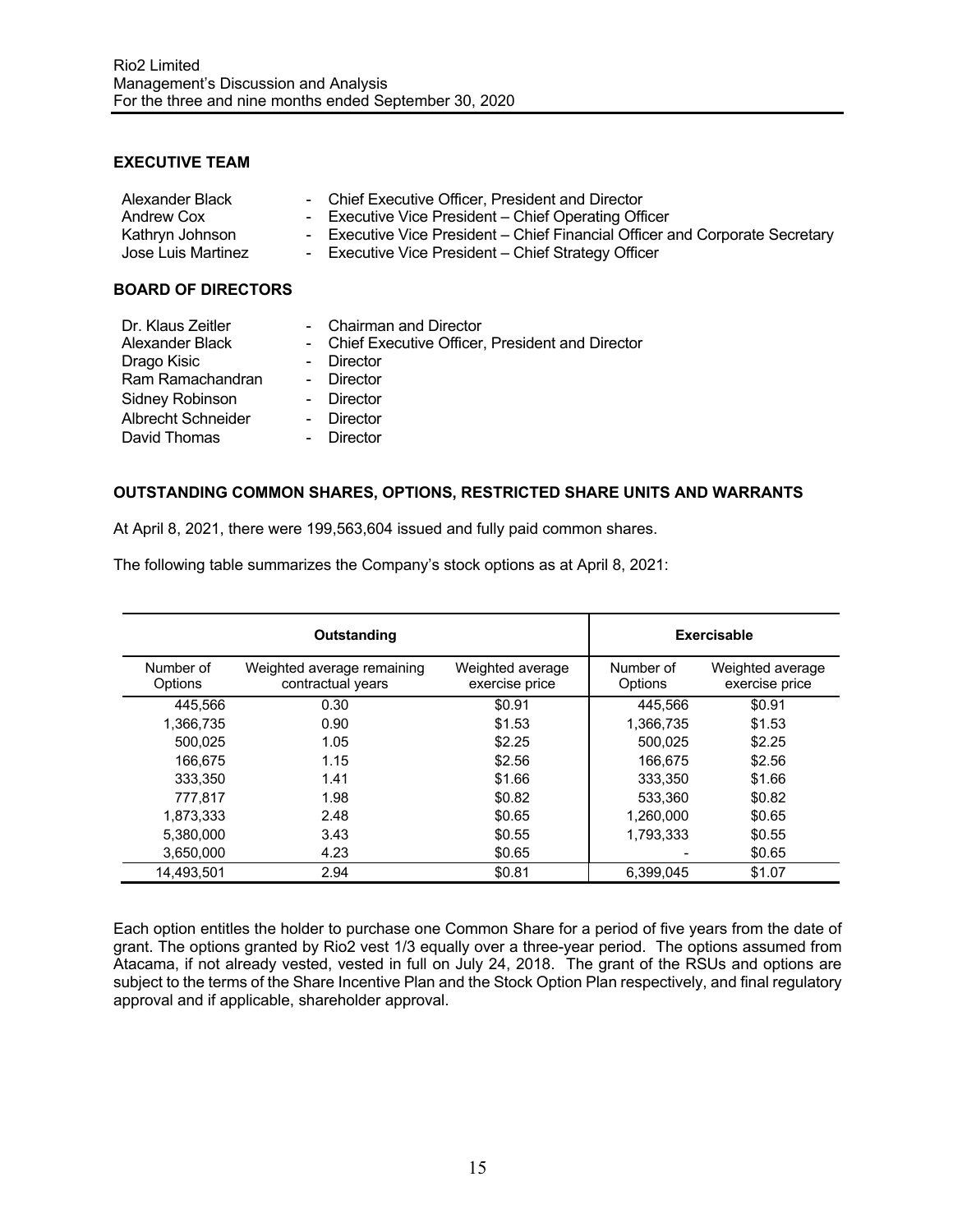RSU transactions are summarized as follows:

|                                     | Number of RSUs |
|-------------------------------------|----------------|
| Outstanding, December 31, 2018      | 520,026        |
| Issued                              | 150.000        |
| Vested and settled in common shares | (324, 454)     |
| Cancelled                           | (33, 335)      |
| Outstanding, December 31, 2019      | 312.237        |
| Issued                              | 400,000        |
| Vested and settled in common shares | (212, 237)     |
| Cancelled                           |                |
| Outstanding, December 31, 2020      | 500,000        |
| Outstanding, April 8, 2021          | 500.000        |

The RSUs, which original terms saw a vesting schedule of 1/3 equally over a three-year period, include a time-based and a performance-based component with a multiplier as determined by the Company's Board of Directors, and entitle the holder to an amount computed by the value of a notional number of Common Shares designated in the award.

The RSUs may be settled in equity instruments, or cash, at the sole discretion of the Company. The choice to settle in equity instruments does not have any commercial substance and the Company does not have a past practise of settling in cash.

On April 23, 2020, 162,237 RSUs were settled via the issuance of common shares of the Company. A multiplier of 2 was awarded, therefore, a total of 324,474 common shares of the Company were issued on April 23, 2020.

On September 11, 2020, 50,000 RSUs were settled via the issuance of common shares of the Company. A multiplier of 2 was awarded, therefore, a total of 100,000 common shares of the Company were issued on September 11, 2020.

In February and March 2019 as part of the private placement of 15,217,391 units, the Company issued 15,217,391 warrants with an exercise price of \$0.65 and an expiry of two years. 12,623,525 warrants will expire on February 28, 2021 and 2,593,866 warrants will expire on March 13, 2021.

On August 13, 2019, as part of the bought deal of 62,500,000 units, the Company issued 31,250,000 warrants with an exercise price of \$0.50, which will expire on August 13, 2022. Warrants outstanding as of April 8, 2021 were:

| Expiry<br>dates                  | Number of warrants | Conversion price |
|----------------------------------|--------------------|------------------|
| 2022<br>$\overline{a}$<br>August | 450<br>28.2        | \$0.50           |
|                                  | 450<br>28,27       |                  |

#### **QUALIFIED PERSONS**

Enrique Garay, MSc P.Geo., Senior Vice President - Geology is the Qualified Person for the Company.

#### **TECHNICAL INFORMATION**

Where appropriate, certain information contained in this MD&A regarding the Company's Fenix Gold Project or in a document incorporated or deemed to be incorporated by reference herein updates information from the report entitled "Updated Pre-feasibility Study for the Fenix Gold Project" dated October 15, 2019, prepared by Raul Espinoza (QP) MAusIMM CP, Anthony Maycock (QP) P.Eng., Mario Rossi (QP) FAusIMM CP, Denys Parra (QP) SME, Registered Member and Andres Beluzan (QP) Chilean Mining